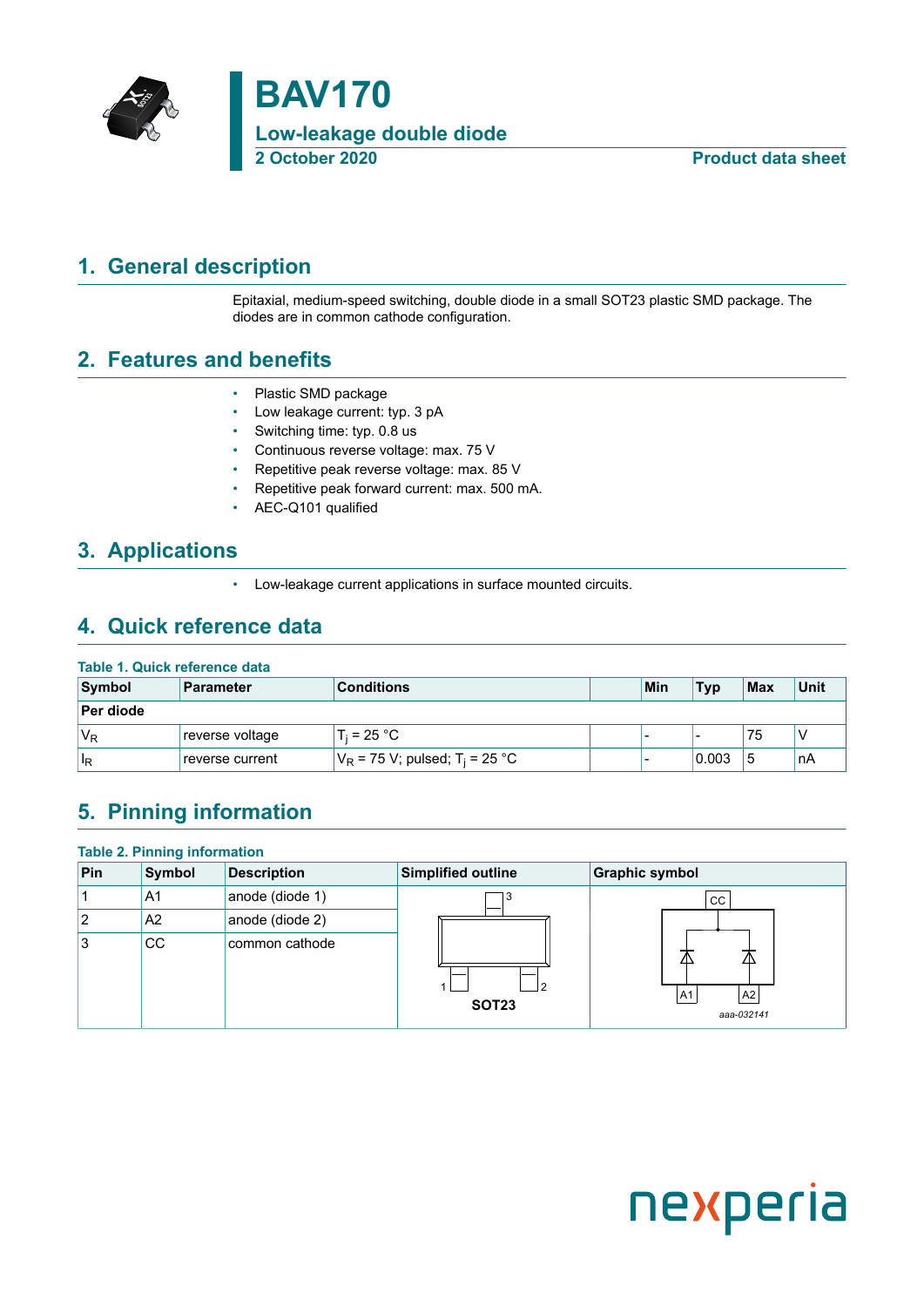## <span id="page-1-1"></span><span id="page-1-0"></span>**6. Ordering information**

| <b>Table 3. Ordering information</b> |             |                                                                                                                                                |         |  |  |  |
|--------------------------------------|-------------|------------------------------------------------------------------------------------------------------------------------------------------------|---------|--|--|--|
| Type number                          | Package     |                                                                                                                                                |         |  |  |  |
|                                      | <b>Name</b> | Description                                                                                                                                    | Version |  |  |  |
| <b>BAV170</b>                        | SOT23       | plastic, surface-mounted package; 3 terminals; 1.9 mm pitch; 2.9  SOT23<br>$\mathsf{m}\times 1.3 \mathsf{m}\times 1 \mathsf{m}\mathsf{m}$ body |         |  |  |  |

#### <span id="page-1-2"></span>**7. Marking**

| <b>Table 4. Marking codes</b> |                             |  |  |  |  |
|-------------------------------|-----------------------------|--|--|--|--|
| Type number                   | Marking code <sup>[1]</sup> |  |  |  |  |
| <b>BAV170</b>                 | JX%                         |  |  |  |  |

[1] % = placeholder for manufacturing site code

### <span id="page-1-3"></span>**8. Limiting values**

#### **Table 5. Limiting values**

*In accordance with the Absolute Maximum Rating System (IEC 60134).*

| Symbol                      | <b>Parameter</b>                       | <b>Conditions</b>                                         |       | <b>Min</b> | <b>Max</b> | <b>Unit</b> |
|-----------------------------|----------------------------------------|-----------------------------------------------------------|-------|------------|------------|-------------|
| Per diode                   |                                        |                                                           |       |            |            |             |
| $V_R$                       | reverse voltage                        | $T_i = 25 °C$                                             |       |            | 75         | V           |
| <b>V<sub>RRM</sub></b>      | repetitive peak reverse<br>voltage     |                                                           |       |            | 85         | V           |
| $\vert \vert_{\mathsf{F}}$  | forward current                        | $T_{amb}$ = 25 °C; single diode loaded                    | $[1]$ |            | 215        | mA          |
|                             |                                        | $T_{amb}$ = 25 °C; double diode loaded                    | $[1]$ |            | 125        | mA          |
| <b>FRM</b>                  | repetitive peak forward<br>current     | $T_i = 25 °C$                                             |       |            | 500        | mA          |
| $I_{FSM}$                   | non-repetitive peak<br>forward current | $t_{p}$ = 1 µs; square wave; T <sub>j(init)</sub> = 25 °C |       |            | $\vert$    | A           |
|                             |                                        | $t_p$ = 1 ms; square wave; $T_{i(init)}$ = 25 °C          |       |            |            | A           |
|                             |                                        | $t_p$ = 1 s; square wave; $T_{j (init)}$ = 25 °C          |       |            | 0.5        | A           |
| $P_{\text{tot}}$            | total power dissipation                | $T_{amb}$ $\leq$ 25 °C                                    | $[1]$ |            | 250        | mW          |
| $T_j$                       | junction temperature                   |                                                           |       |            | 150        | $^{\circ}C$ |
| $\mathsf{T}_{\mathsf{amb}}$ | ambient temperature                    |                                                           |       | -55        | 150        | $^{\circ}C$ |
| $\mathsf{T}_{\textsf{stg}}$ | storage temperature                    |                                                           |       | -65        | 150        | $^{\circ}C$ |

[1] Device mounted on an FR4 Printed-Circuit Board (PCB), single-sided copper, tin-plated and standard footprint.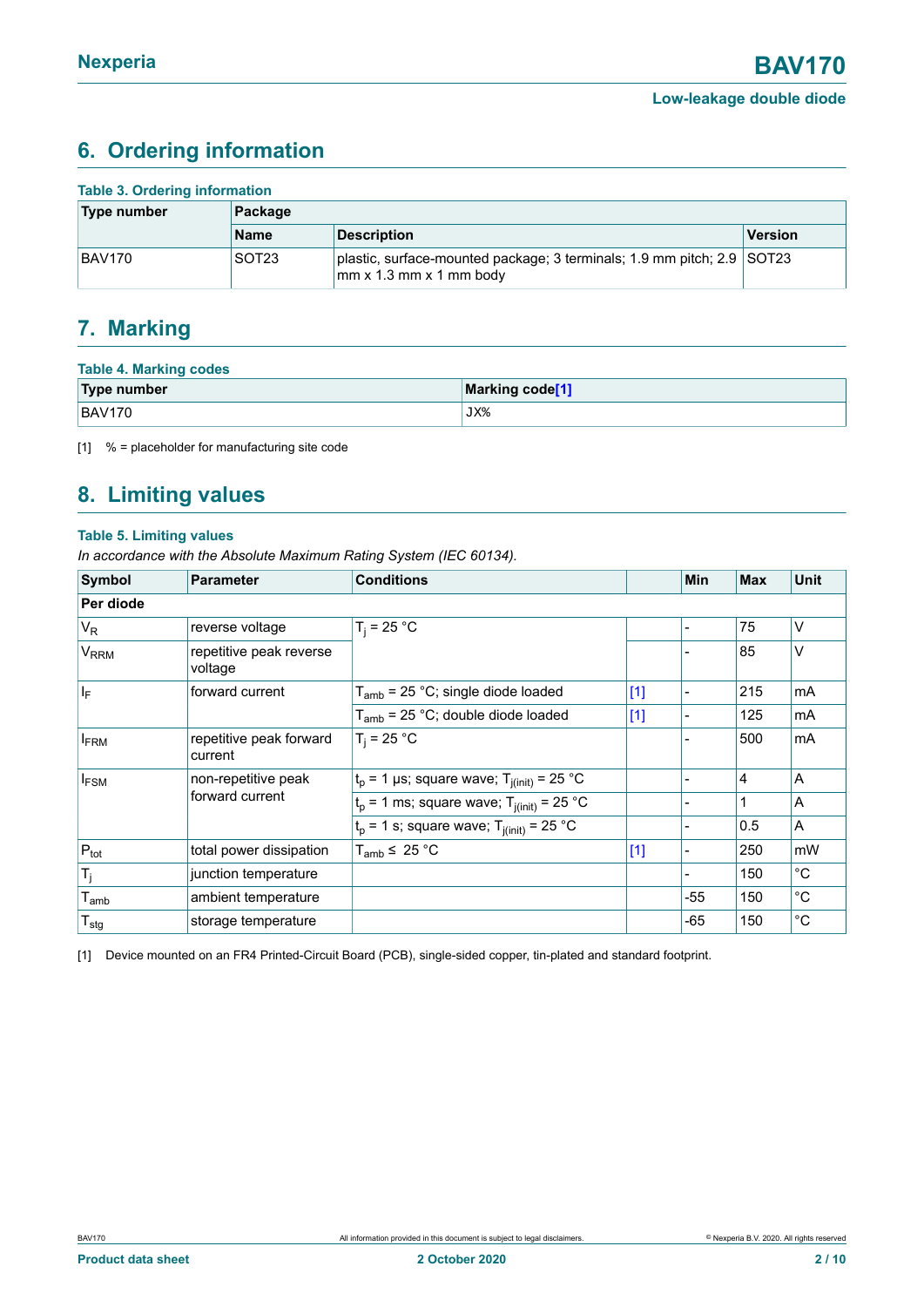# <span id="page-2-1"></span><span id="page-2-0"></span>**9. Thermal characteristics**

| <b>Table 6. Thermal characteristics</b> |                                                            |                   |  |     |            |         |             |
|-----------------------------------------|------------------------------------------------------------|-------------------|--|-----|------------|---------|-------------|
| Symbol                                  | <b>Parameter</b>                                           | <b>Conditions</b> |  | Min | <b>Typ</b> | $ $ Max | <b>Unit</b> |
| $R_{th(i-a)}$                           | thermal resistance from in free air<br>junction to ambient |                   |  |     |            | 500     | K/W         |
| $ R_{th(j-sp)}$                         | thermal resistance from  <br>junction to solder point      |                   |  |     |            | 360     | K/W         |

[1] Device mounted on an FR4 PCB, single-sided copper, tin-plated and standard footprint.

[2] Soldering point of cathode tab.

# <span id="page-2-2"></span>**10. Characteristics**

#### **Table 7. Characteristics**

| Symbol     | <b>Parameter</b>      | <b>Conditions</b>                                                                                                                             | Min | <b>Typ</b> | Max  | <b>Unit</b> |
|------------|-----------------------|-----------------------------------------------------------------------------------------------------------------------------------------------|-----|------------|------|-------------|
| Per diode  |                       |                                                                                                                                               |     |            |      |             |
| $V_F$      | forward voltage       | $I_F = 1$ mA; T <sub>i</sub> = 25 °C                                                                                                          |     |            | 0.9  | $\vee$      |
|            |                       | $I_F$ = 10 mA; T <sub>i</sub> = 25 °C                                                                                                         |     |            |      | $\vee$      |
|            |                       | $I_F$ = 50 mA; T <sub>i</sub> = 25 °C                                                                                                         |     |            | 1.1  | V           |
|            |                       | $I_F$ = 150 mA; T <sub>i</sub> = 25 °C                                                                                                        |     |            | 1.25 | $\vee$      |
| $I_R$      | reverse current       | $V_R$ = 75 V; pulsed; T <sub>i</sub> = 25 °C                                                                                                  |     | 0.003      | 15   | ∣nA         |
|            |                       | $V_R$ = 75 V; pulsed; T <sub>i</sub> = 150 °C                                                                                                 |     | Ι3         | 80   | l nA        |
| $ C_d $    | diode capacitance     | $V_R$ = 0 V; f = 1 MHz; T <sub>i</sub> = 25 °C                                                                                                |     | 2          |      | pF          |
| $ t_{rr} $ | reverse recovery time | $I_F$ = 10 mA; $I_R$ = 10 mA; $I_{R(meas)}$ = 1 mA;<br>$ R_L$ = 100 $\Omega$ ; T <sub>i</sub> = 25 °C; measured at I <sub>R</sub><br>$= 1$ mA |     | 0.8        | 3    | μs          |

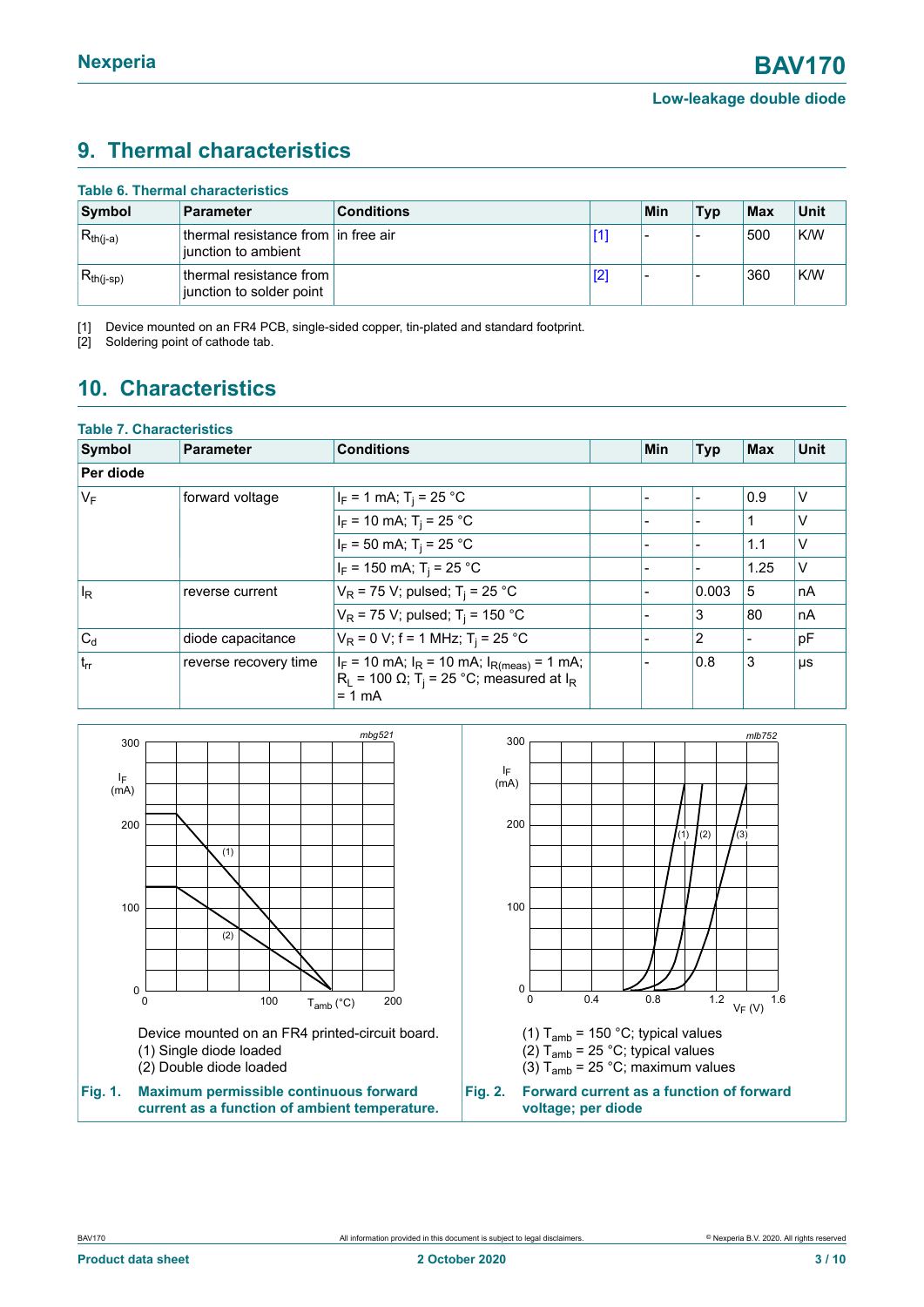# **Nexperia BAV170**

#### **Low-leakage double diode**

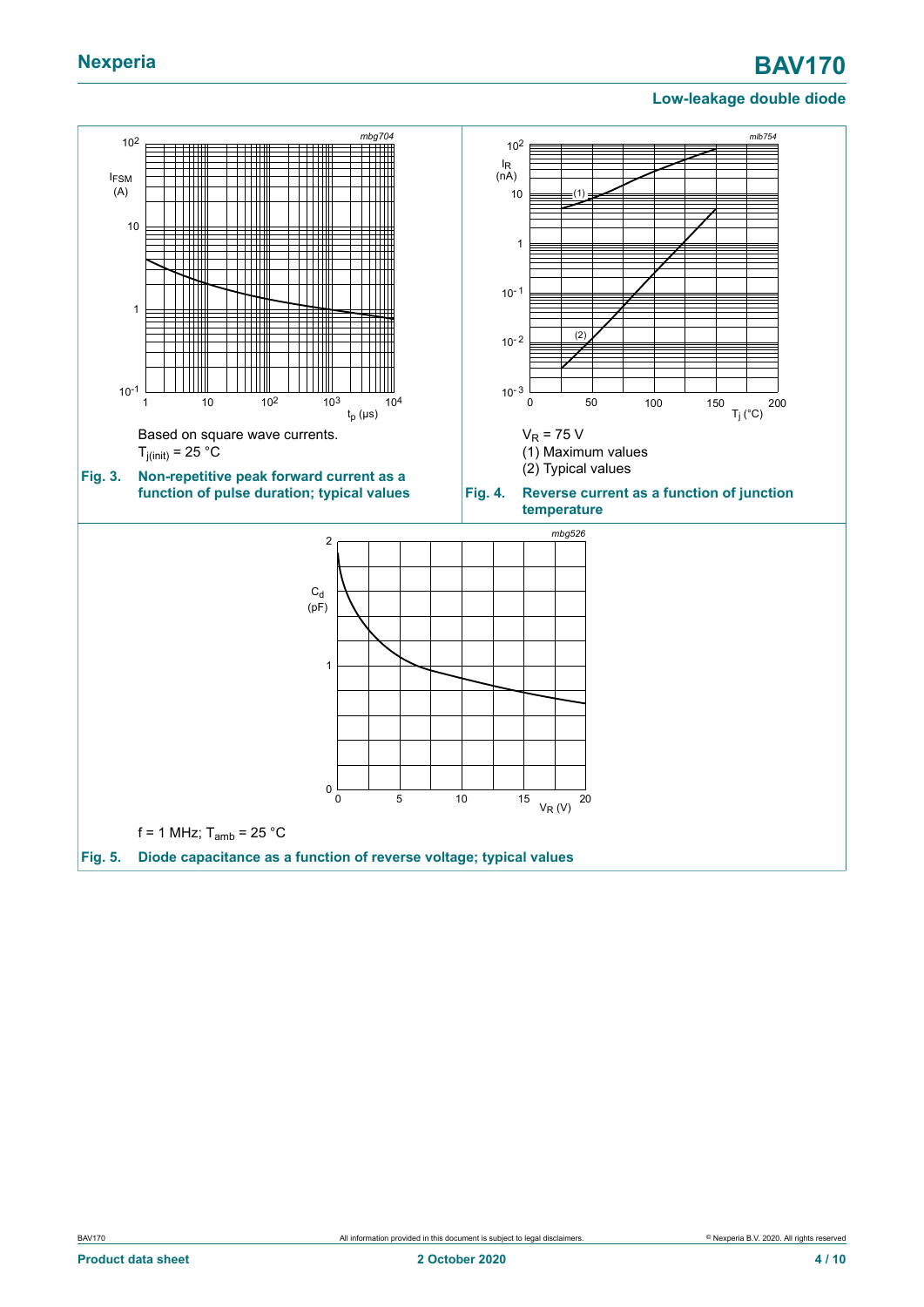### <span id="page-4-0"></span>**11. Test information**



#### **Quality information**

This product has been qualified in accordance with the Automotive Electronics Council (AEC) standard *Q101 - Stress test qualification for discrete semiconductors*, and is suitable for use in automotive applications.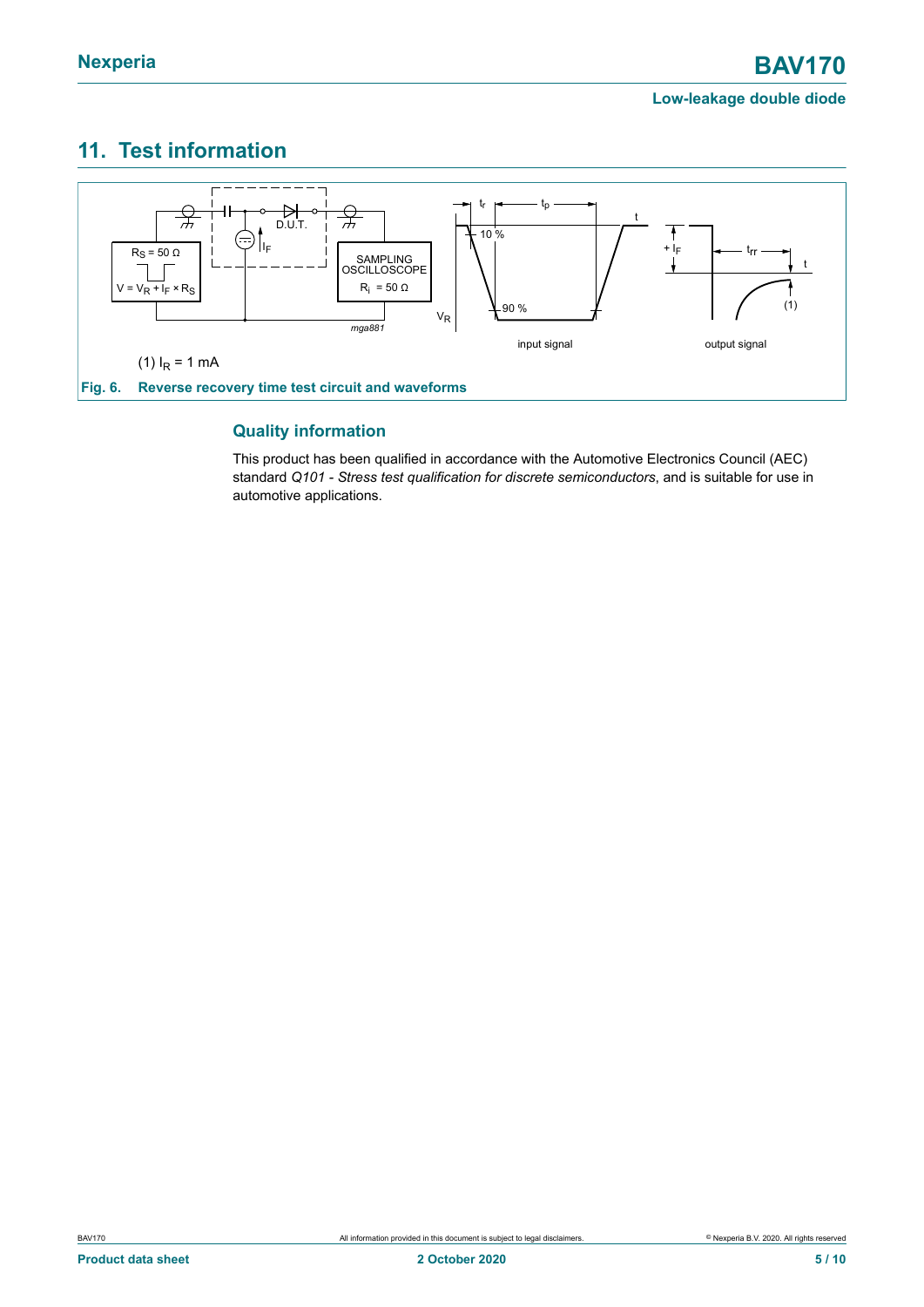## <span id="page-5-0"></span>**12. Package outline**

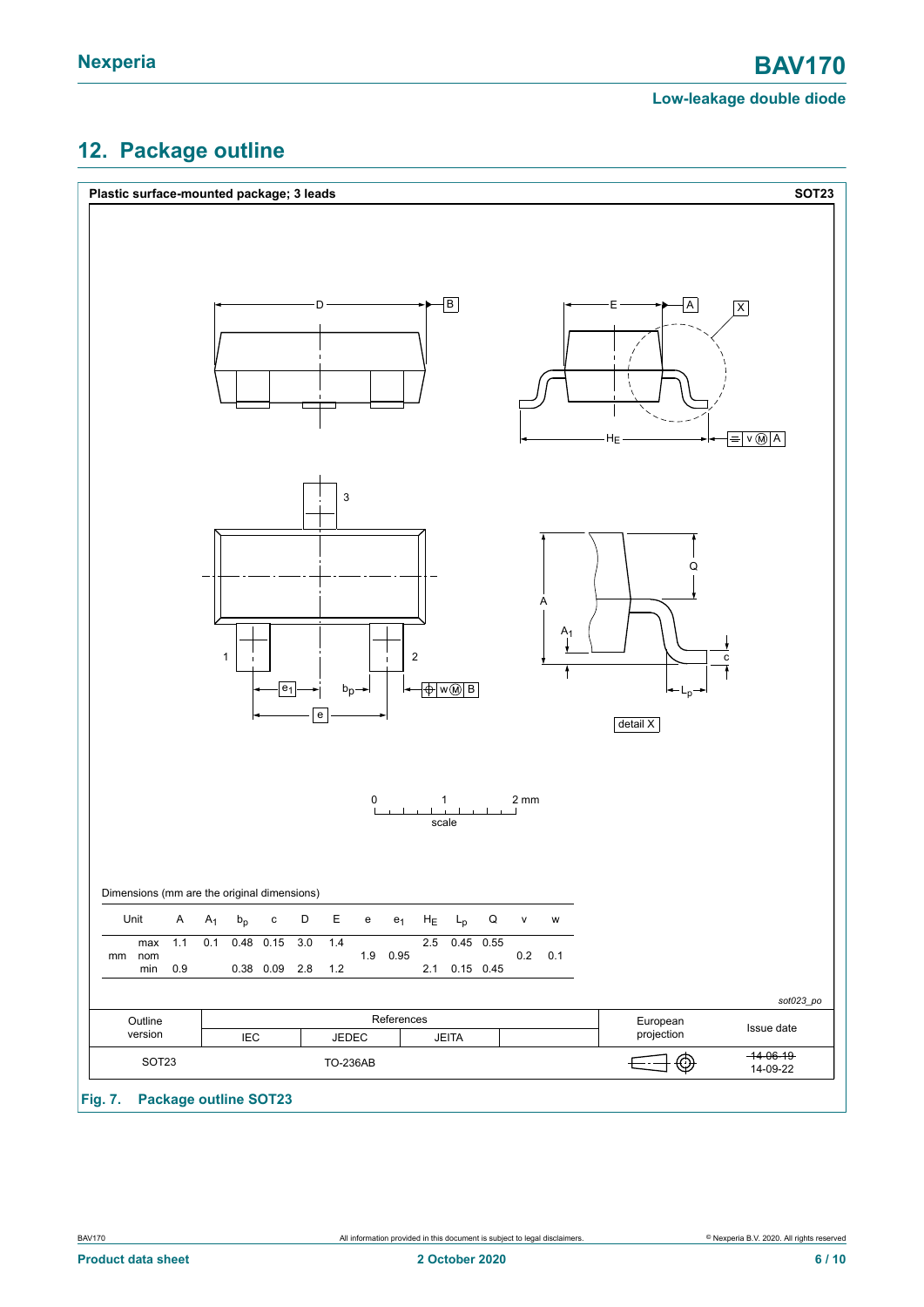# <span id="page-6-0"></span>**13. Soldering**

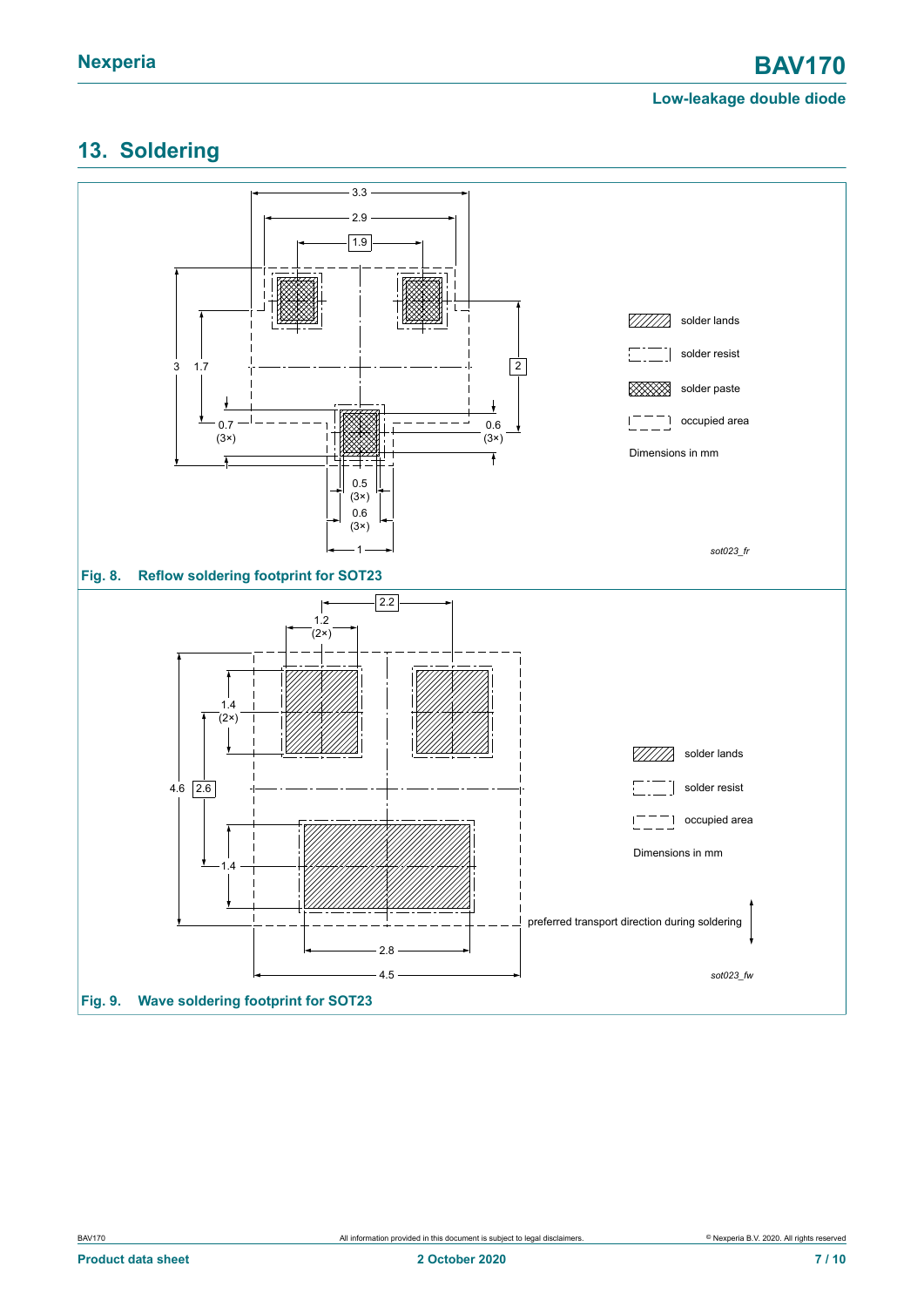# <span id="page-7-0"></span>**14. Revision history**

| <b>Table 8. Revision history</b> |                                                                                                                                                                                                                                                                                                                   |                    |                          |                   |  |
|----------------------------------|-------------------------------------------------------------------------------------------------------------------------------------------------------------------------------------------------------------------------------------------------------------------------------------------------------------------|--------------------|--------------------------|-------------------|--|
| Data sheet ID                    | <b>Release date</b>                                                                                                                                                                                                                                                                                               | Data sheet status  | <b>Change notice</b>     | <b>Supersedes</b> |  |
| BAV170 v.3                       | 20201002                                                                                                                                                                                                                                                                                                          | Product data sheet |                          | BAV170 v.2        |  |
| Modifications:                   | AEC-Q101 qualified attributes inserted in sections "Features and benefits", "Test<br>information"and "Legal information".<br>The format of this data sheet has been redesigned to comply with the identity guidelines of<br>Nexperia.<br>Legal texts have been adapted to the new company name where appropriate. |                    |                          |                   |  |
| BAV170 v.2                       | 20030325                                                                                                                                                                                                                                                                                                          | Product data sheet | $\overline{\phantom{a}}$ | BAV170 v.1        |  |
| <b>BAV170 v.1</b>                | 19990511                                                                                                                                                                                                                                                                                                          | Product data sheet | $\overline{\phantom{a}}$ |                   |  |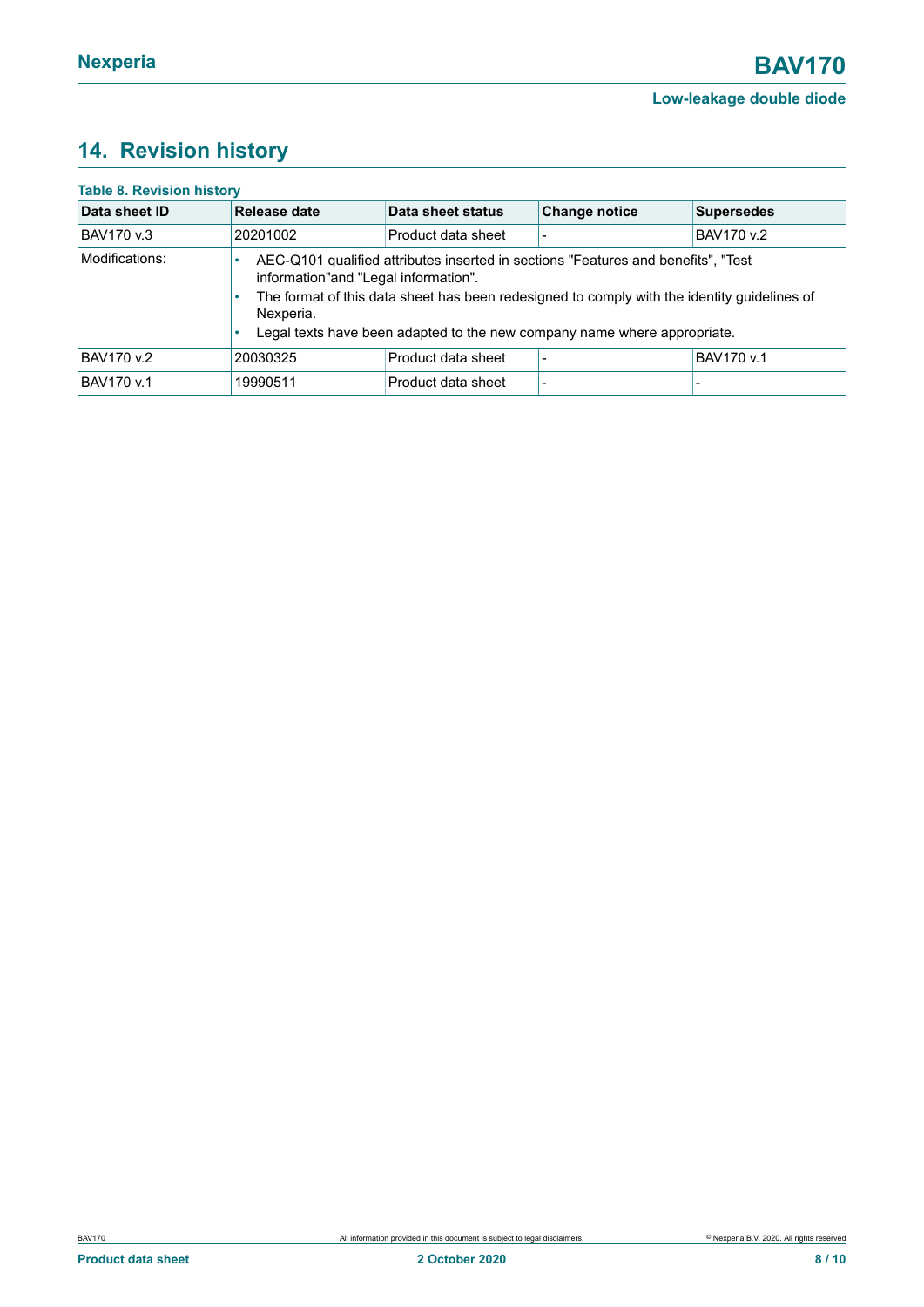**Low-leakage double diode**

### <span id="page-8-0"></span>**15. Legal information**

#### **Data sheet status**

| <b>Document status</b><br>$[1]$ [2] | Product<br>status [3] | <b>Definition</b>                                                                           |
|-------------------------------------|-----------------------|---------------------------------------------------------------------------------------------|
| Objective [short]<br>data sheet     | Development           | This document contains data from<br>the objective specification for<br>product development. |
| Preliminary [short]<br>data sheet   | Qualification         | This document contains data from<br>the preliminary specification.                          |
| Product [short]<br>data sheet       | Production            | This document contains the product<br>specification.                                        |

[1] Please consult the most recently issued document before initiating or completing a design.

The term 'short data sheet' is explained in section "Definitions".

[3] The product status of device(s) described in this document may have changed since this document was published and may differ in case of multiple devices. The latest product status information is available on the internet at [https://www.nexperia.com.](https://www.nexperia.com)

#### **Definitions**

**Draft** — The document is a draft version only. The content is still under internal review and subject to formal approval, which may result in modifications or additions. Nexperia does not give any representations or warranties as to the accuracy or completeness of information included herein and shall have no liability for the consequences of use of such information.

**Short data sheet** — A short data sheet is an extract from a full data sheet with the same product type number(s) and title. A short data sheet is intended for quick reference only and should not be relied upon to contain detailed and full information. For detailed and full information see the relevant full data sheet, which is available on request via the local Nexperia sales office. In case of any inconsistency or conflict with the short data sheet, the full data sheet shall prevail.

**Product specification** — The information and data provided in a Product data sheet shall define the specification of the product as agreed between Nexperia and its customer, unless Nexperia and customer have explicitly agreed otherwise in writing. In no event however, shall an agreement be valid in which the Nexperia product is deemed to offer functions and qualities beyond those described in the Product data sheet.

#### **Disclaimers**

**Limited warranty and liability** — Information in this document is believed to be accurate and reliable. However, Nexperia does not give any representations or warranties, expressed or implied, as to the accuracy or completeness of such information and shall have no liability for the consequences of use of such information. Nexperia takes no responsibility for the content in this document if provided by an information source outside of Nexperia.

In no event shall Nexperia be liable for any indirect, incidental, punitive, special or consequential damages (including - without limitation - lost profits, lost savings, business interruption, costs related to the removal or replacement of any products or rework charges) whether or not such damages are based on tort (including negligence), warranty, breach of contract or any other legal theory.

Notwithstanding any damages that customer might incur for any reason whatsoever, Nexperia's aggregate and cumulative liability towards customer for the products described herein shall be limited in accordance with the Terms and conditions of commercial sale of Nexperia.

**Right to make changes** — Nexperia reserves the right to make changes to information published in this document, including without limitation specifications and product descriptions, at any time and without notice. This document supersedes and replaces all information supplied prior to the publication hereof.

**Suitability for use in automotive applications** — This Nexperia product has been qualified for use in automotive applications. Unless otherwise agreed in writing, the product is not designed, authorized or warranted to be suitable for use in life support, life-critical or safety-critical systems or

equipment, nor in applications where failure or malfunction of an Nexperia product can reasonably be expected to result in personal injury, death or severe property or environmental damage. Nexperia and its suppliers accept no liability for inclusion and/or use of Nexperia products in such equipment or applications and therefore such inclusion and/or use is at the customer's own risk.

**Quick reference data** — The Quick reference data is an extract of the product data given in the Limiting values and Characteristics sections of this document, and as such is not complete, exhaustive or legally binding.

**Applications** — Applications that are described herein for any of these products are for illustrative purposes only. Nexperia makes no representation or warranty that such applications will be suitable for the specified use without further testing or modification.

Customers are responsible for the design and operation of their applications and products using Nexperia products, and Nexperia accepts no liability for any assistance with applications or customer product design. It is customer's sole responsibility to determine whether the Nexperia product is suitable and fit for the customer's applications and products planned, as well as for the planned application and use of customer's third party customer(s). Customers should provide appropriate design and operating safeguards to minimize the risks associated with their applications and products.

Nexperia does not accept any liability related to any default, damage, costs or problem which is based on any weakness or default in the customer's applications or products, or the application or use by customer's third party customer(s). Customer is responsible for doing all necessary testing for the customer's applications and products using Nexperia products in order to avoid a default of the applications and the products or of the application or use by customer's third party customer(s). Nexperia does not accept any liability in this respect.

**Limiting values** — Stress above one or more limiting values (as defined in the Absolute Maximum Ratings System of IEC 60134) will cause permanent damage to the device. Limiting values are stress ratings only and (proper) operation of the device at these or any other conditions above those given in the Recommended operating conditions section (if present) or the Characteristics sections of this document is not warranted. Constant or repeated exposure to limiting values will permanently and irreversibly affect the quality and reliability of the device.

**Terms and conditions of commercial sale** — Nexperia products are sold subject to the general terms and conditions of commercial sale, as published at [http://www.nexperia.com/profile/terms,](http://www.nexperia.com/profile/terms) unless otherwise agreed in a valid written individual agreement. In case an individual agreement is concluded only the terms and conditions of the respective agreement shall apply. Nexperia hereby expressly objects to applying the customer's general terms and conditions with regard to the purchase of Nexperia products by customer.

**No offer to sell or license** — Nothing in this document may be interpreted or construed as an offer to sell products that is open for acceptance or the grant, conveyance or implication of any license under any copyrights, patents or other industrial or intellectual property rights.

**Export control** — This document as well as the item(s) described herein may be subject to export control regulations. Export might require a prior authorization from competent authorities.

**Translations** — A non-English (translated) version of a document is for reference only. The English version shall prevail in case of any discrepancy between the translated and English versions.

#### **Trademarks**

Notice: All referenced brands, product names, service names and trademarks are the property of their respective owners.